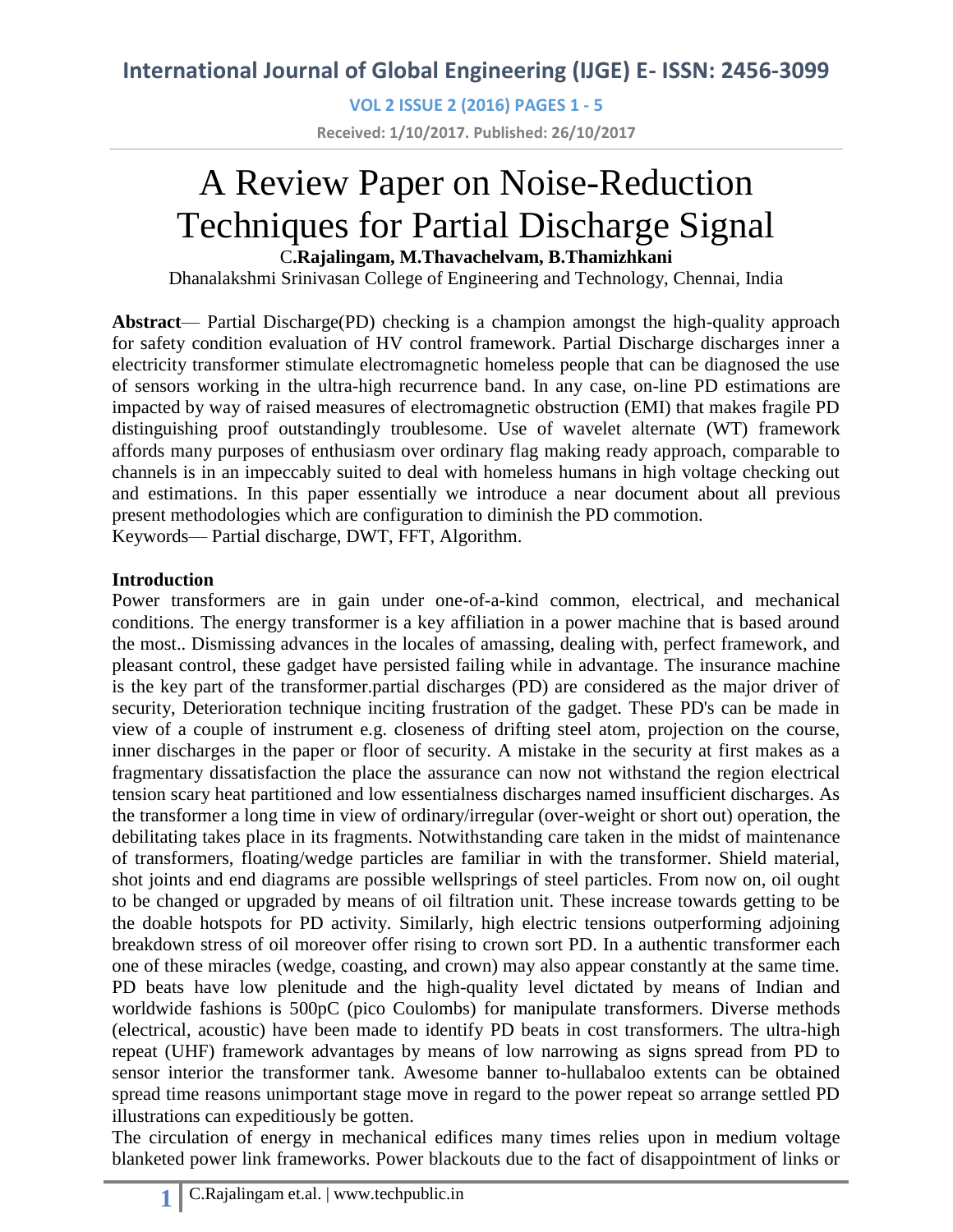their frill amid operation could cause the restrained interference of fundamental procedures, but in the modern atmosphere of energy de-direction; it isn't beneficial any longer due to the fact of blackout cost. It is in this way integral to recognize the circumstance of well-being of the link arrange (as one of the advantage) in a power provide framework.

Power associations are dynamically swinging to attribute estimations to check the fame of the assurance path of action of HV device typically thru sensor progression, records getting/gettogether, and alternate of methods for circumstance estimation of the strength transformers. Diagnostics contains interpretation of separated and on line estimated data. In the midst of the checking barriers and disrupting influences affect the estimation records in rowdy stipulations and PD signal is canvassed in the disturbance. Uproar can be described as any undesirable banner that isn't always associated to the information signal. The primary wellsprings of sporadic, capricious bustle are from radio waves, electrostatic discharges (ESD), manage utility vagrants, crown and lightning, and heat uproar. Removing the PD beat canvassed in such uproar is the guideline purpose of this paper. This paper proposed some other wavelet alternate technique becoming for on location PD estimations. This device can intensely bring together restrain regards as validated via the modern noising traits. Likewise, the most legit measure of scales is figured and examined. It is normally related with inspecting rate. The existing denoising methodology can reject clatters with insignificant number of scales even anyplace test rate. The most basic is that present procedure makes use of most noteworthy estimations of clatter to assemble edges, which can expel upheavals completely.

#### **2. Literature Survey**

If the electric powered uneasiness related is thoroughly high, these flaws can also cause PD. Discovering PD districts in underground electricity joins is a compelling and important instrument for evaluating their stipulations [9-10].

The de-noising technique makes use of remade time area element and bet parts to recuperate the flag in merciless conditions. In the de-noising approach the remade components evaluating to the PD flag are stored and others are disposed of. They finished the de-noising plan on mimicked alerts defiled by means of serious commotion and obstructions and assessed the de-noising strategy using de-noising execution records. Husan et.al [14] as indicated by means of this paper they seem to be at a methodology, named manage unearthly subtraction denoising (PSSD) that usages speedy Fourier change to constrain the sporadic noise skilled in estimated acoustic PD signals. The denoising execution of PSSD is differentiated and these of wavelet-based denoising frameworks in spite of the logical morphological channel. The denoising frameworks are first reviewed on PD signals polluted with low and strange measures of emulated selfassertive fuss. The denoising evaluation estimations show the transcendence of PSSD over interchange strategies. Additionally, a modified PSSD (M-PSSD) procedure is shown to address the real PD indicators contaminated with honest to goodness sporadic commotion. High diminishment in hullabaloo ranges are refined the usage of M-PSSD. L.satish et.al [15] proposed a novel, self-loader, and genuine wavelet-based approach (utilizing multi-determination flag examination) is proposed to recoup PD beats, included in exorbitant commotion/impedance consisting of irregular, discrete ghostly, pulsive, and any combo of these obstructions happening all the while and masking with the PD heartbeats. A basic appraisal of the proposed method is done, by using handling both reenacted and essentially procured PD signals. His proposed work is contrast and all contemporary actually understood channels like FIR, IIR and so on. Raghunath et.al [16] strategy the place they chipped away at the application wavelet exchange system is first connected to a reproduced PD flag and its veracity is then checked by making use of the method to caught UHF PD movement from a transformer. In this approach basically they make use of db3 and harr as a mother wavelet. In this method nice used to be not upto the check still masses of change is required. Babak et.al [17] proposed an strategy where they tackled the use of two mechanized banner planning techniques (Linear wish and Discrete Wavelet Transform) to halfway release site region. These methodology have been used for each online and indifferent PD zone. As confirmed by means of this method they basically used wavelet trade approach the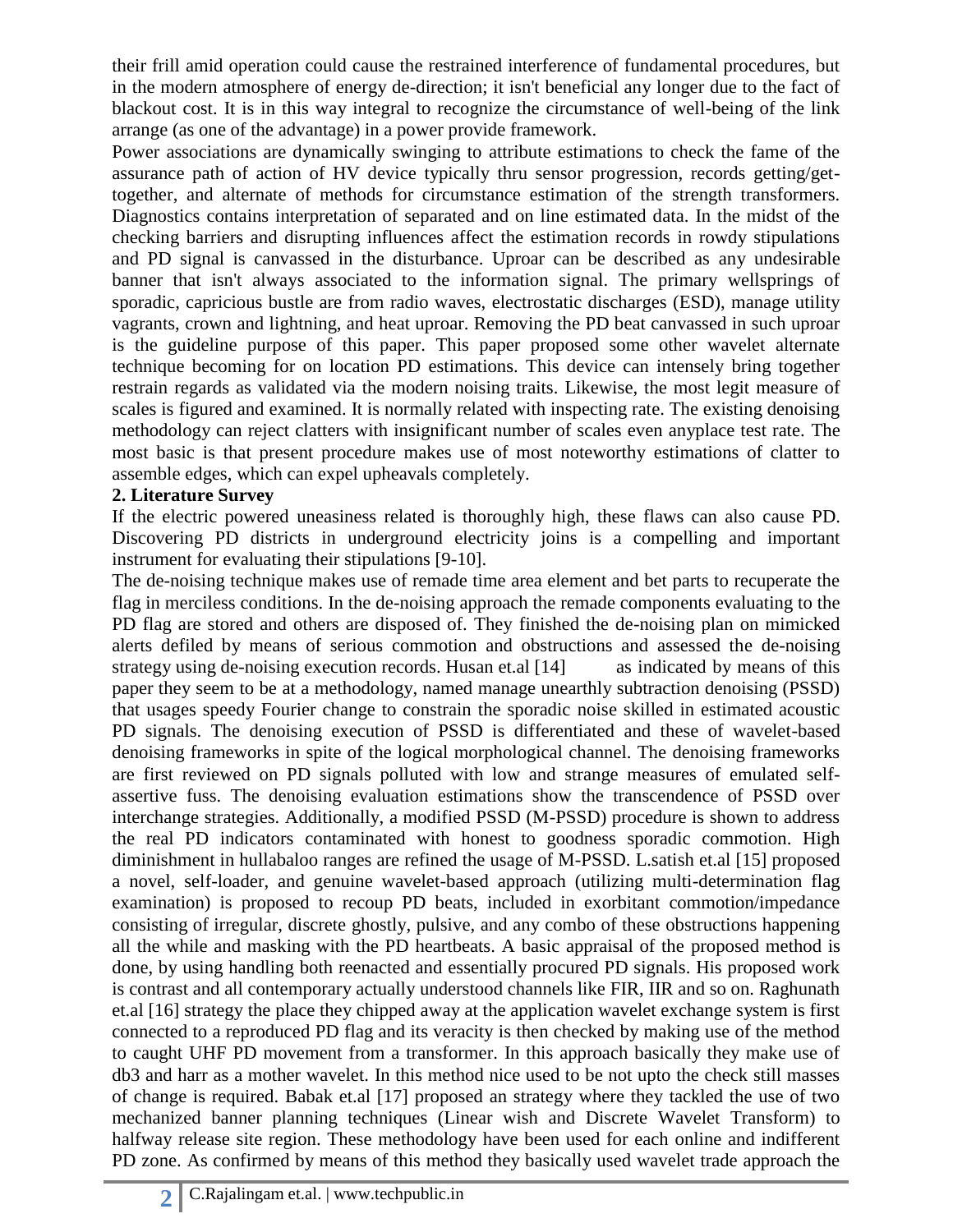place they use db9 as a mom wavelet. This method will create high-quality end result similar to first-rate yet in the meantime there is stores of progress is require which is up'til now required.

As we probable am aware PD estimation is a foremost fear of administrators managing generators and engines as they want to remain away from desktop disappointment. Then again, they choose to do this whilst the machine is working (i.e. on-line estimation) on the grounds that confining a generator from the device is exorbitant and tedious. In the suggest time in online operation of obstruction flags that make estimations questionable. Accordingly, a method is anticipated to isolate PD from these signs. According to the all previous existing methodology who function denoising method for PD flag nevertheless there is want of an fantastic method which can minimize the clamor level. As indicated through [17] produced result are extremely good which relies upon on wavelet method the place they make use of db9 as mom wavelet. In this work basically we proposed any other strategy which can reduce the commotion degree which is far hitter than all past current methodology. In next segment essentially we exhibit how PD flag is created through us and how we practice clamor.

## **3. Research Gap & amp; Future Scope**

Therefore, a method is wanted to separate PD from these signals. As per the all previous present approach who perform denoising approach for PD signal still there is need of an environment friendly method which is in a position to decrease the noise level. According to [16] generated end result are accurate which is based on wavelet method where they use db9 as mother wavelet. There is want of fast system which can decrease noise with proper first-class and also decrease the time complexity issue.

## **4. Related Theory**

4.1 Types of Noise & amp; Effect of Noise on PD Signal

There are many types of noise in signal processing but most common sorts of noise are White noise and Random noise. So right here we are pressing what is white and random noise.

a) White Noise: A noise produced with the aid of a stimulus containing all of the audible frequencies of vibration, white noise is a precise covering agent. These noises have a random sign having equal depth at one of a kind frequencies, giving it a steady energy spectral density.

b) Random noise: a) random noise: Noise consisting of a massive number of transient disturbances with a statistically random time distribution. Some examples



# **5. Conclusion**

Partial Discharge (PD) are little electrical sparkles that show up interior the protection of medium and high voltage electrical resources. Each discrete Partial Discharges the outcome of an electrical breakdown of an air take interior the protection. As we be aware of this PD sign is having trouble of noise and due to that noise there is discount in satisfactory of power. So there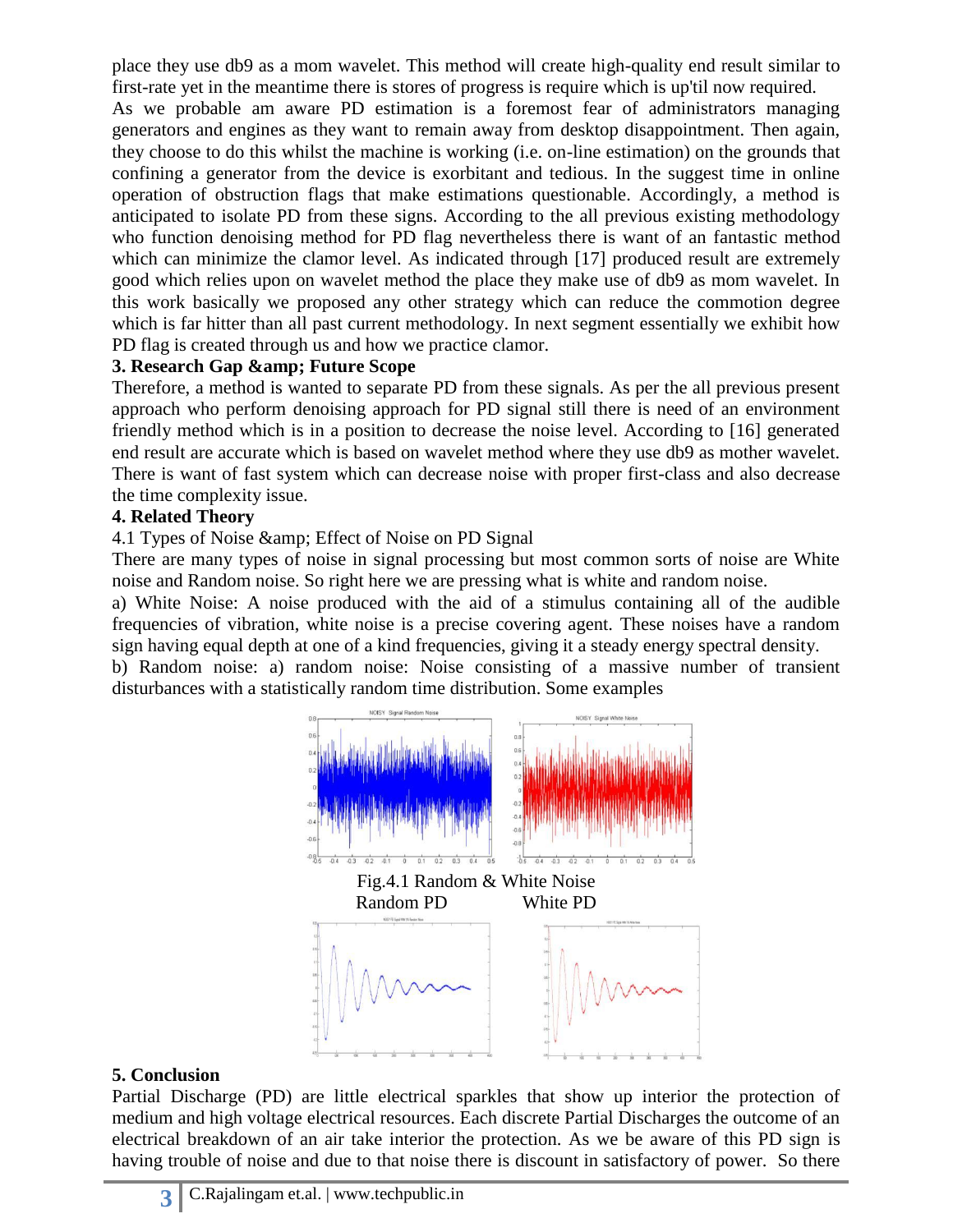is a lot of preceding methods but most of them are no longer capable to justify with each parameters which are best and time complexity.

#### **References**

- [1] Smit, J. J., E. Gulski, and E. Pultrum. "Partial discharge fault analysis of SIR-based cable terminations." *10th ISH*. 1997.
- [2] Gulski, Edward, et al. "PD detection in power cables using oscillating wave test system." *Electrical Insulation, 2000. Conference Record of the 2000 IEEE International Symposium on*. IEEE, 2000..
- [3] Ma, X., C. Zhou, and I. J. Kemp. "Investigation into the use of wavelet theory for partial discharge pulse extraction in electrically noisy environments." (2000): 123-126.
- [4] Yan, Xiao, et al. "Suppression of partial discharge's discrete spectral interference based on spectrum estimation and waveletpacket transform." *WSEAS Transactions on Circuits and Systems* 4.11 (2005): 1508-1515.
- [5] Naderi, Mohammad S., et al. "A New Technique for Extracting Partial Discharge Signals in Transformer Winding by Application of Wavelet Analysis." *WSEAS Transactions on Power Systems* 1.1 (2006): 77.
- [6] Yong, Qian, Huang Cheng-Jun, and Jiang Xiu-Chen. "Preliminary investigation of multi-wavelet denoising in partial discharge detection." *Proc. of the 5th WSEAS/IASME Int. Conf. on Electric Power Systems, High Voltages, Electric Machines, Tenerife, Spain*. 2005.
- [7] Villefrance, R. *'Mobile system for assessment of AC high voltage cables*. Diss. Ph. D. thesis, Technical University of Denmark, 2000.
- [8] Borsi, H. "Digital location of partial discharges in HV cables." *IEEE transactions on electrical insulation* 27.1 (1992): 28-36.
- [9] Bidhendi, HOSSEIN NABI, and Qi Su. "Partial discharge location on power cables using linear prediction." *Properties and Applications of Dielectric Materials, 1997., Proceedings of the 5th International Conference on*. Vol. 1. IEEE, 1997.
- [10] Walton, C. M. "Detecting and Locating MV Failure Before It Occurs. Experience with live line partial discharge detection on underground paper insulated 11 kV cables in London." *Electricity Distribution, 2001. Part 1: Contributions. CIRED. 16th International Conference and Exhibition on (IEE Conf. Publ No. 482)*. Vol. 1. IET, 2001.
- [11] Boggs, Steven, Ash Pathak, and Philip Walker. "Partial discharge. XXII. High frequency attenuation in shielded solid dielectric power cable and implications thereof for PD location." *IEEE Electrical Insulation Magazine* 12.1 (1996): 9-16.
- [12] Shim, I., J. J. Soraghan, and W. H. Siew. "Digital signal processing applied to the detection of partial discharge: an overview." *IEEE Electrical Insulation Magazine* 16.3 (2000): 6-12.
- [13] Hussein, Ramy, Khaled BashirShaban, and Ayman H. El-Hag. "Denoising of acoustic partial discharge signals corrupted with random noise." *IEEE Transactions on Dielectrics and Electrical Insulation* 23.3 (2016): 1453-1459.
- [14] Satish, L., and B. Nazneen. "Wavelet-based denoising of partial discharge signals buried in excessive noise and interference." *IEEE Transactions on Dielectrics and Electrical Insulation* 10.2 (2003): 354-367.
- [15] Badrzadeh, Babak, and S. M. Shahrtash. "NOISE REDUCTION OF PARTIAL DISCHARGE SIGNALS USING LINEAR PREDICTION AND WAVELET TRANSFORM."
- [16] Sagar, S. Raghunath, and S. V. L. Narasimham. "Application of Wavelet Transform Technique for Extraction of Partial Discharge Signal in a Transformer." International Journal of Engineering 8.2 (2016): 247-258.
- [17] Stephane, Mallat. "A wavelet tour of signal processing." *The Sparse Way* (1999).